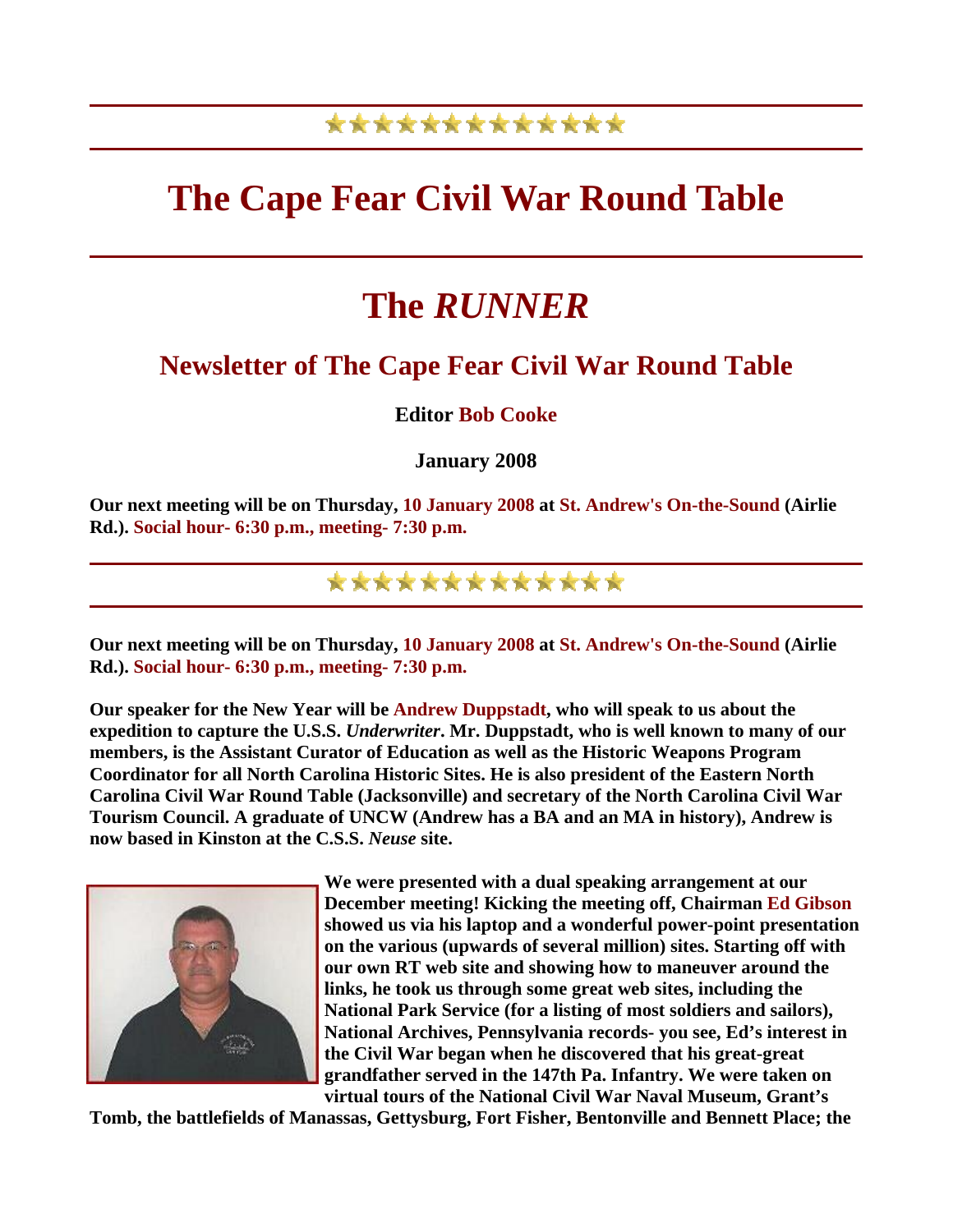**SCV and SUVCW sites were not ignored either! We went traveling via the Civil War Traveler's maps and photos, to the Museum of the Confederacy and the GAR Museum (where resides the head of "Old Baldy", mascot of a Pennsylvania unit). When we returned home, (still rested!) Ed mentioned that many of the sites could be used for genealogical research as well.** 

**Turning the program over to RT president David Norris, we were treated to a philatelic history of the Confederacy. "Every stamp tells a story", and our story began at Charleston. With the firing on Fort Sumter, the breach between the States had come. Or had it? Even after the outbreak of war, the U.S. Post Office was still sending mail South, while the Postmaster at Charleston was forced to nail the mailboxes closed because people there were still using them! After a brief history of the U.S. Mail system, it was back to 1861, May 21 to be exact. In the South, that was the date set for the last use of U.S. stamps. As early as January1861, the Confederacy had its own Postal system, under its own Postmaster General John H. Reagan.** 



**Throughout 1861 however, there was a dire lack of stamps throughout the country; local postmasters began to make their own stamps until October, when the first batch arrived from Richmond. During the war, the soldiers lament was often, "send stamps!"** 

**Stamps were ordered from abroad and the first stamps brought in came via the C.S.S.** *Nashville* **to Beaufort. Many other runners were not so successful. Captured stamps became souvenirs for the offshore naval crews. Some of those that got into the country bore the likeness of President Jeff Davis and the story of Davis being approached by a soldier as he walked the streets. The soldier gazed at Davis and asked, "Are you Jeff Davis? You look like a postage stamp!" Davis was not the only figure to be immortalized in that manner. Likenesses of George Washington and Stonewall Jackson were also used.** 

**Davis also informed us that it was during the Civil War that home delivery of mail began. Prior to that, the letters remained at the post office and people would drop in to see if they had mail. Postmasters also cancelled mail; many times by using home made hand stamps made of corks from wine or medicine bottles ("postmasters had a lot of time on their hands"). As the war dragged on and coins became scarce, stamps were often used as currency. Delving into the postal system a bit further, David told us why postal carriers, bidding on routes, often bid so low that the routes were unprofitable to them. Mail carriers were exempt from military service, so while the carries were not making money, the Post Office Department was!** 

**Mail also increased dramatically during the war. In 1860, citizens received an average of five letters per year, but when the war started, a vast number of letters went to and from soldiers at the front. Patriotic covers appeared during the war, more so in the North; in the South, paper was folded and used as envelopes ("covers" in philatelic terms!) Mail could, of course, be sent North or South via Bermuda or the Bahamas. Inserted in an outer envelope, the smuggled letter would be addressed to a "drop" in the Islands where it would be opened and sent via a steamer to the recipient. Rounding out a wonderful presentation, David also touched upon the various express companies as well as revenue stamps (on such items as photos, checks, financial documents, patent medicines, powers of attorney and even the lowly friction match!) which were introduced in the North and garnered one million dollars per year for the government.**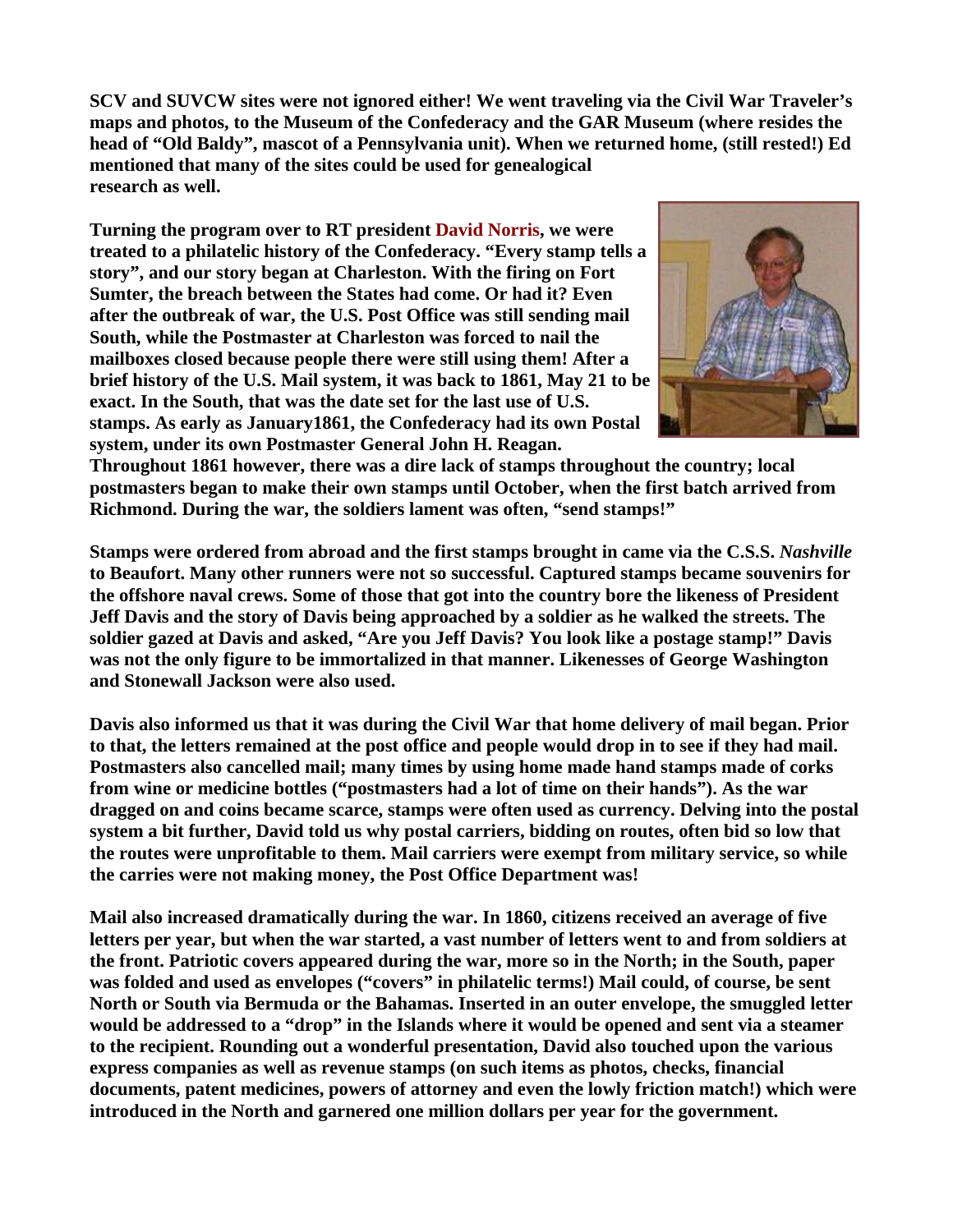#### **The Confederate Signal Service At Wilmington.**

**Recently (15 November 2007) there was an article about the Confederate Signal Corps in** *The Long Roll,* **the newsletter of the Piedmont Civil War Round Table (from** *The Confederate Soldier in the Civil War***). At the close of the article, it mentioned that the Service, very active on all fronts throughout the conflict, was also quite active here in Wilmington. It is reported that the lighthouse at Price's Creek was a signal station as was Fort Fisher's Mound Battery:** 

*An indispensable condition to the prolongation of the war was the running of the blockade...by the swift cruisers built...expressly for the purpose.... No life could be more adventurous and exciting than that of a blockade-runner. The Signal Corps played its part also. Every blockade-runner had its signal officer, furnished with signaling apparatus and the key to the secret cipher. The coast was lined with stations for thirty or forty miles up and down on either side of the blockaded port. The blockade-runners came in close to shore at nightfall and fitfully flashed a light, which was soon answered from the shore station. Advice was then given of things off the port, the station and movements of the hostile fleet, etc. If the word was "go in'" the beacon lights were set and the...runner boldly steamed over the bar and into the port. A naval officer was in charge of the office of orders and details at the several ports, whence proceeded all orders and assignments in relation to pilots and signal officers.*

**In Wilmington, during the course of the war, there were several officers involved in securing both pilots and signal officers for the many runners reaching the port. One of the most significant soldiers to be stationed in the Cape Fear area was John Baptist Smith, who arrived at Fort Fisher in July 1862. Smith, a native of Caswell County, invented a much-improved system of signaling vessels at sea. Prior to this, signal officers relied on flags (by day) and torches (at night). Aboard ship, waving torches around in the wind and spray was difficult at best. Smith's system used a pair of old ship lanterns. He later wrote: "One day while in the Ordnance Department of the Fort, I chanced to spy a pair of shipboard starboard and port lanterns, and** 

**this thought flashed into my mind, 'Why not by the arrangement of a sliding door to each of these lanterns, one being a white, the other a red light, substitute flashes of red and white lights for the wave of torches to the right and left, to form a signal alphabet and thus use the lanterns at sea as well as upon land.' I at once communicated my plans to Col. Wm. Lamb.... They met with his approbation and I was instructed to submit them to General [W.H.C.] Whiting...who most readily [aided] in fitting up my lanterns." Smith, recognized by Richmond for his achievement, was assigned to General Whiting, who in turn allowed Smith to choose a vessel upon which he wished to serve. Smith picked the S.S. Advance and performed the duties of Signal Officer aboard the State-owned steamer until February 1864, when he was commissioned and sent back to Virginia. Smith later wrote: "[My system of] signaling by flash lights so impressed a British Ship Captain...that he urged me to go to England...and take out letters patent.... I declined his...offer...although...[it] would have been a source of great profit..., as it has formed the basis of the present [1896] system now used in the Naval service.** 

**By 1864, Lieutenant (later Captain) George C. Bain was in command of the Signal Corps. While most of his men were quartered at Smithville (Southport) he maintained an office at Wilmington and telegraphed his orders down river. Under his command were the Lanier brothers Sidney, (well-known for his music as well as his poetry) and his brother Clifford. The men, transferred to the Signal Corps after seeing action in the Seven Days Battles, were eventually sent to Southport**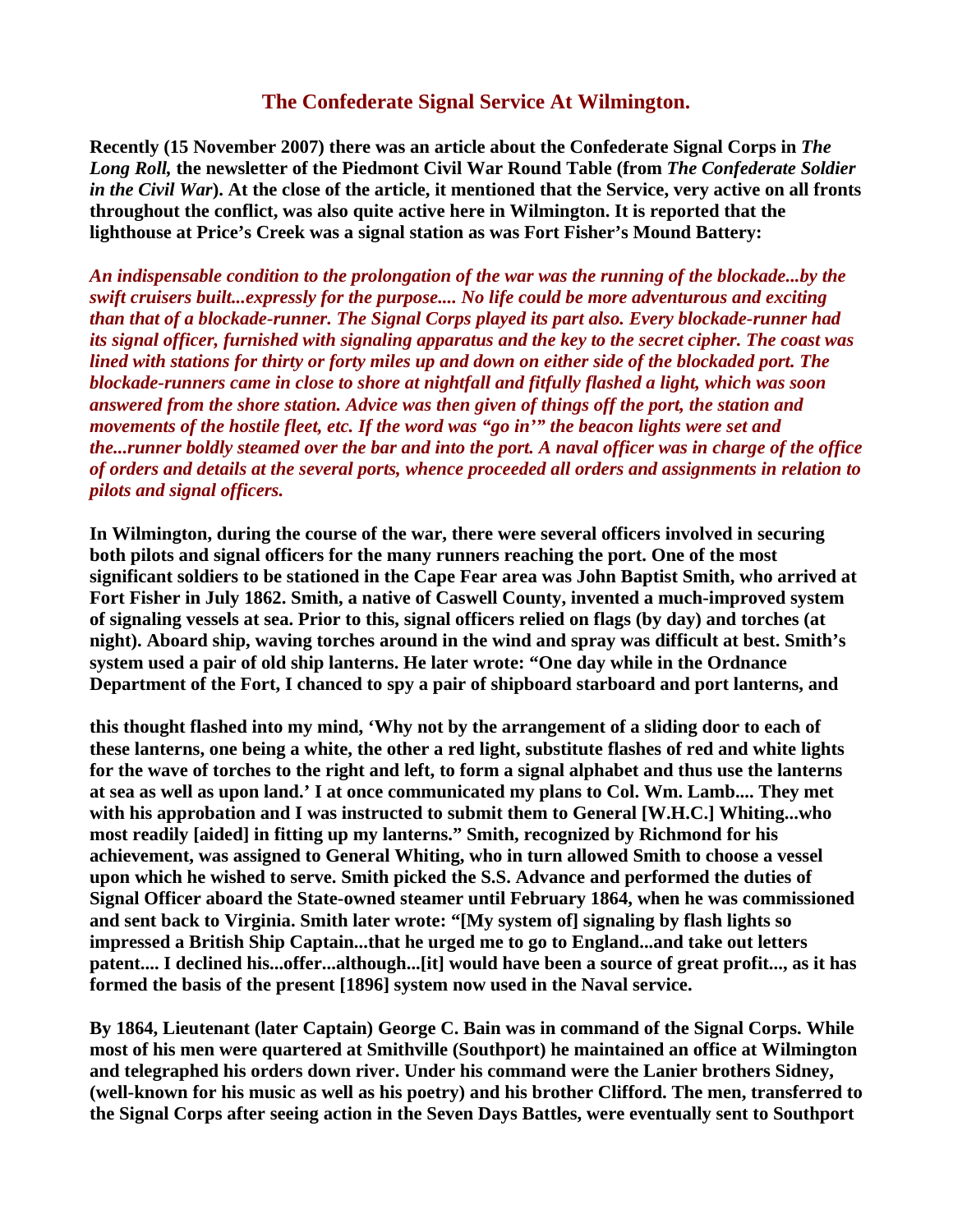**for blockade-runner duty. In August, 1864, Mary White, daughter of North Carolina's Commissioner in England (John White) was at Southport awaiting the next available runner. While there, she wrote:** 

*Aug. 19, 1864 - Smithville, N.C. Last night we had a most delightful serenade. The serenaders were a Mr. Everett and his violin, and two Mr. Laniers...one with a flute and the other a guitar.... They played... very spirited waltzes. Aug. 20, 1864 Last night our serenade was repeated but one of the strings on the serenader's guitar broke and we didn't have many tunes.*

**The last Mary White saw of her troubadours was the following evening when "the serenader's" were on duty near her hotel. Sidney Lanier would be assigned to go out on the runner Anna in December and, captured by the U.S.S.** *Santiago de Cuba***, wound up in Point Lookout. While in prison, Lanier continued to play the flute that he had concealed "in his coat sleeve" Lanier would later compose poems, many of which were based on his wartime experiences.** 

**Colonel Lamb, in command at Fort Fisher, lavish in his praise for many of those in the Corps, had occasion to report an incident at Fort Anderson. In late August, 1864 the C.S.S.** *Tallahassee* **, fresh from her highly successful foray against Northern shipping (she scuttled or burned over thirty vessels) reached safety and anchored under the guns of Fort Fisher. Shortly afterwards, the vessel weighed anchor and steamed towards town. As the** *Tallahassee* **followed the channel upriver, she passed directly in front of Fort Anderson on the west bank of the Cape Fear River. Suddenly a shot rang out and an officer aboard was wounded. A few days later, an irate Colonel Lamb telegraphed headquarters about the "want of vigilance on the part of the signal corps at Ft. Anderson." His signalman had tried to contact Fort Anderson to alert that post of the arrival of the raider, "but could not for some reason call the signal station at that point. Owing to this inattention the ship was fired at ...by the sentinel.... Such neglect should not go unpunished."** 

**Another young Signal Officer, Private J.M. Royall, of Virginia was suffered the fortunes of war. After having been through fifteen engagements in Virginia and having been wounded twice (Bull Run and Chancellorsville) he was transferred to the Signal Corps. In June 1864, as his vessel, the**  *Old Dominion* **approached the safe haven of Wilmington; Royall exchanged signals with Fort Fisher's Mound Battery. Suddenly she was spotted and fired upon. Royall, "was down below, drinking a cup of tea in the steward's pantry. While there, a shell burst over him, and 'took off his head as clean as a whistle.' " Royall was only twenty-two years old and was one of the very few fatalities among the elite Signal officers aboard blockade runners.** 

**There was also the story of the Stevenson brothers, Daniel and James. Daniel was aboard the runner** *Little Hattie***, struggling to outrun the several U.S. Navy steamers chasing them. He mounted the paddle box and began signaling to the station at Fort Fisher. Soon, the guns of the fort began throwing missiles back at the warships, forcing them to back off from New Inlet. That presented an opportunity for the runner and she took it! Soon safe within the harbor, it was realized that Daniel had been exchanging signals with his brother James, also a signal officer!** 



**Al Hines -** *A Year in the South 1865***, Jack McGarrie -** *Gettysburg***, Palmer Royal -** *Glorious Cause***, Ed Gibson -** *Hallowed Ground***, Gene Jones -** *Burnside Bridges -*